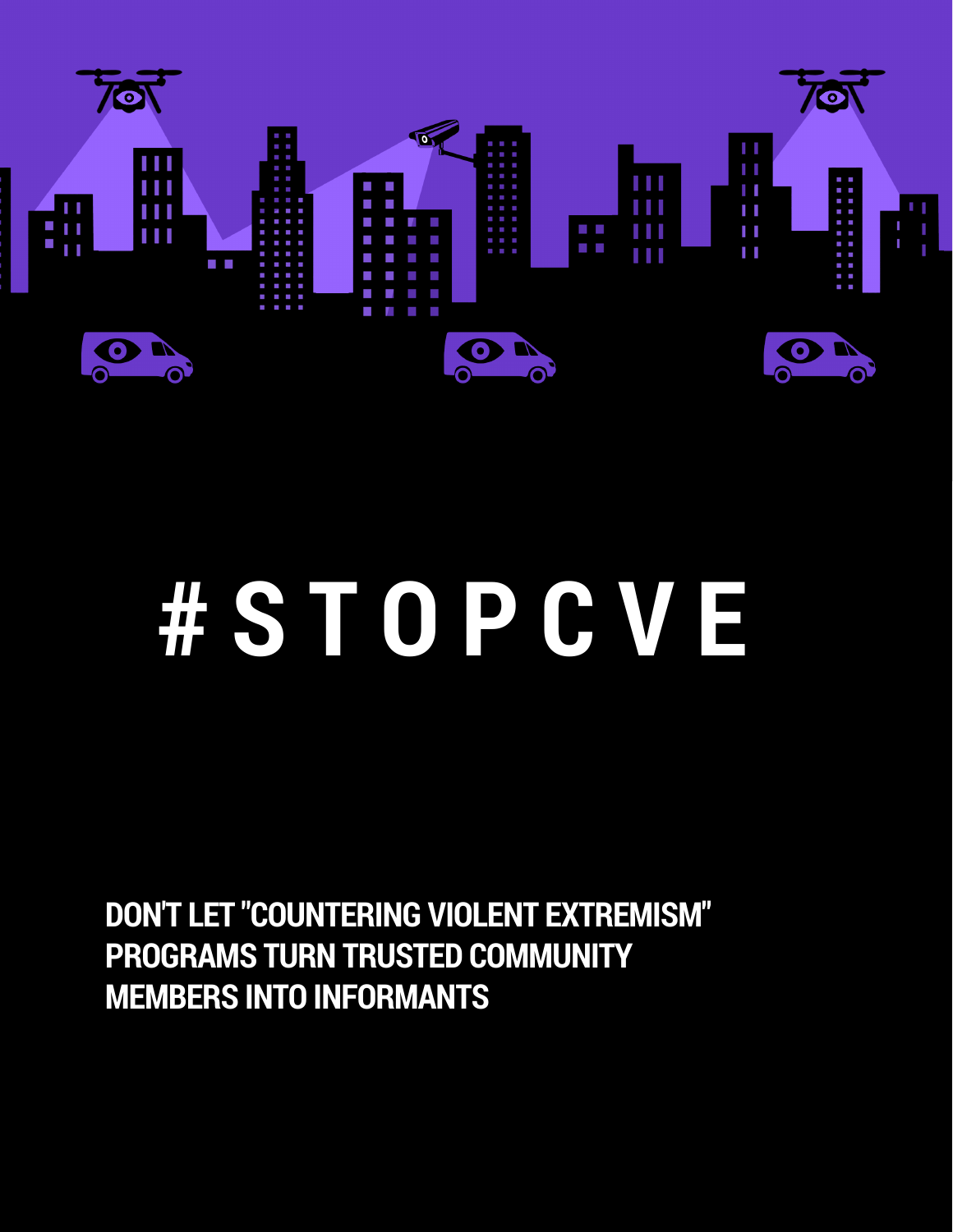# WHAT IS CVE?

Countering Violent Extremism (CVE) are programs that claim to prevent "radicalization" or "violent extremism", even though there are no clear paths or indicators that someone will commit an act of violence.

> "radical" thoughts/beliefs



"extremist" violence

CVE programs claim they are community-driven and therapeutic, rather than punitive. But these programs are almost always initiated by the Department of Homeland Security, the Department of Justice or other law enforcement agencies.





CVE programs claim to focus on "all types of violent extremism," but based on their language, choices in funding, and the indicators they tie to violence, it is clear that CVE is meant to focus on Muslims.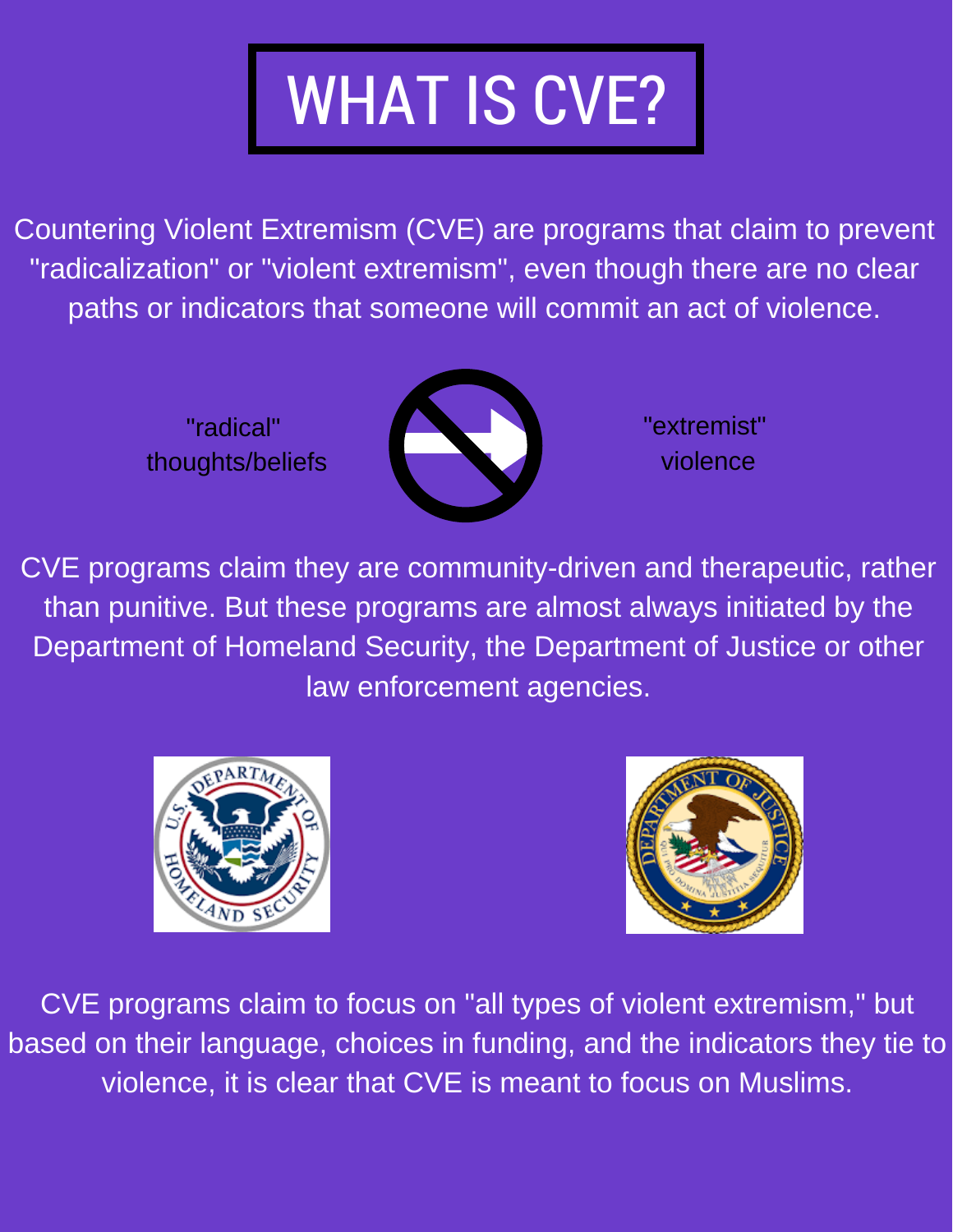## CVE recruits:

community leaders mosques & Muslim organizations teachers health professionals & other trusted community members

to search communities seen as "vulnerable to radicalization" for indicators that make regular activities for Muslims seem criminal --- like wearing a hijab or criticizing certain U.S. policies (for example wars) and resisting injustice!

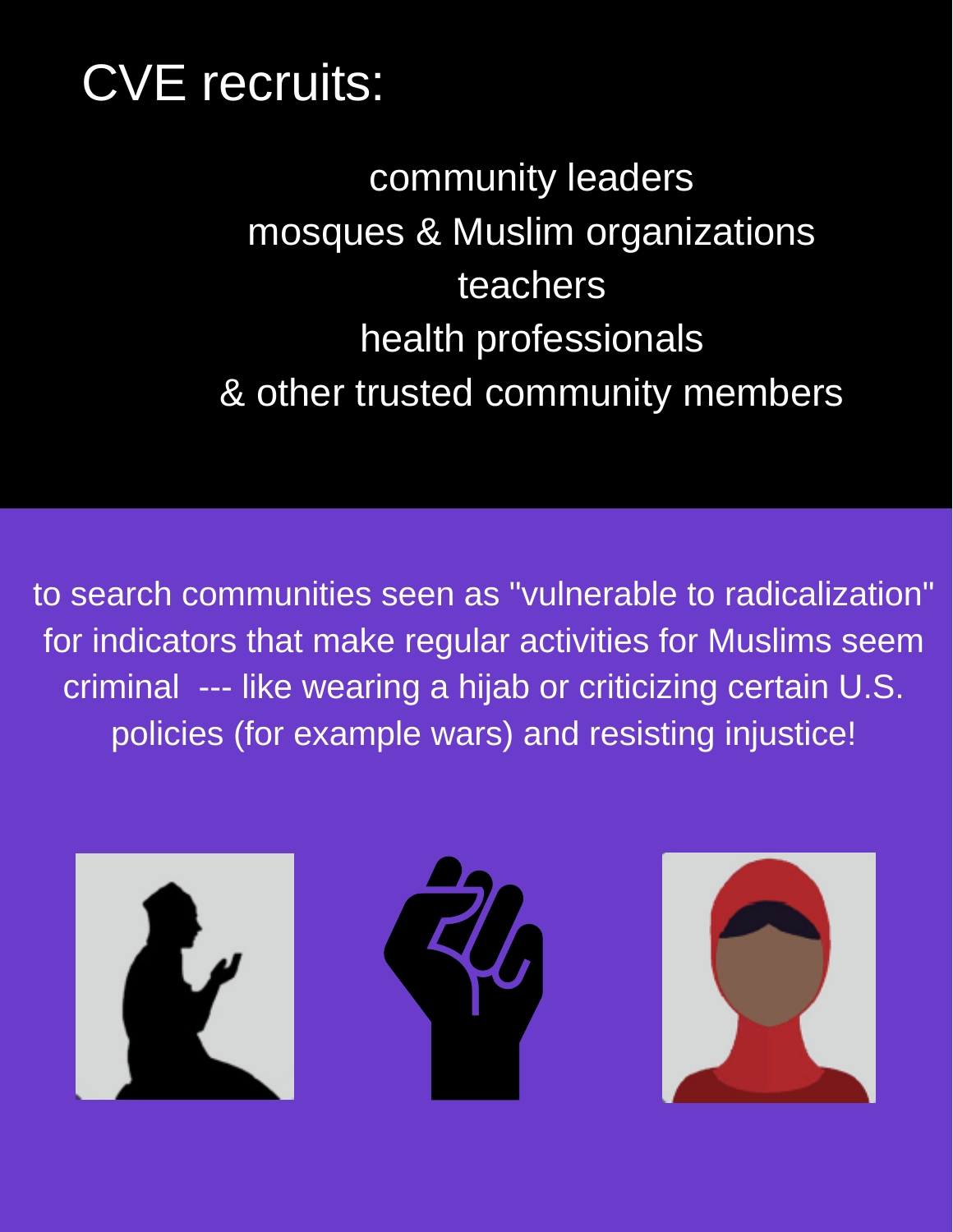"When a man whom they have been taught is below them, has the nerve or firmness to question some of their philosophies or conclusions, usually, they put that label [extremist] on him, a label that is only designed to project an image which the public will find distasteful." MALCOLM X

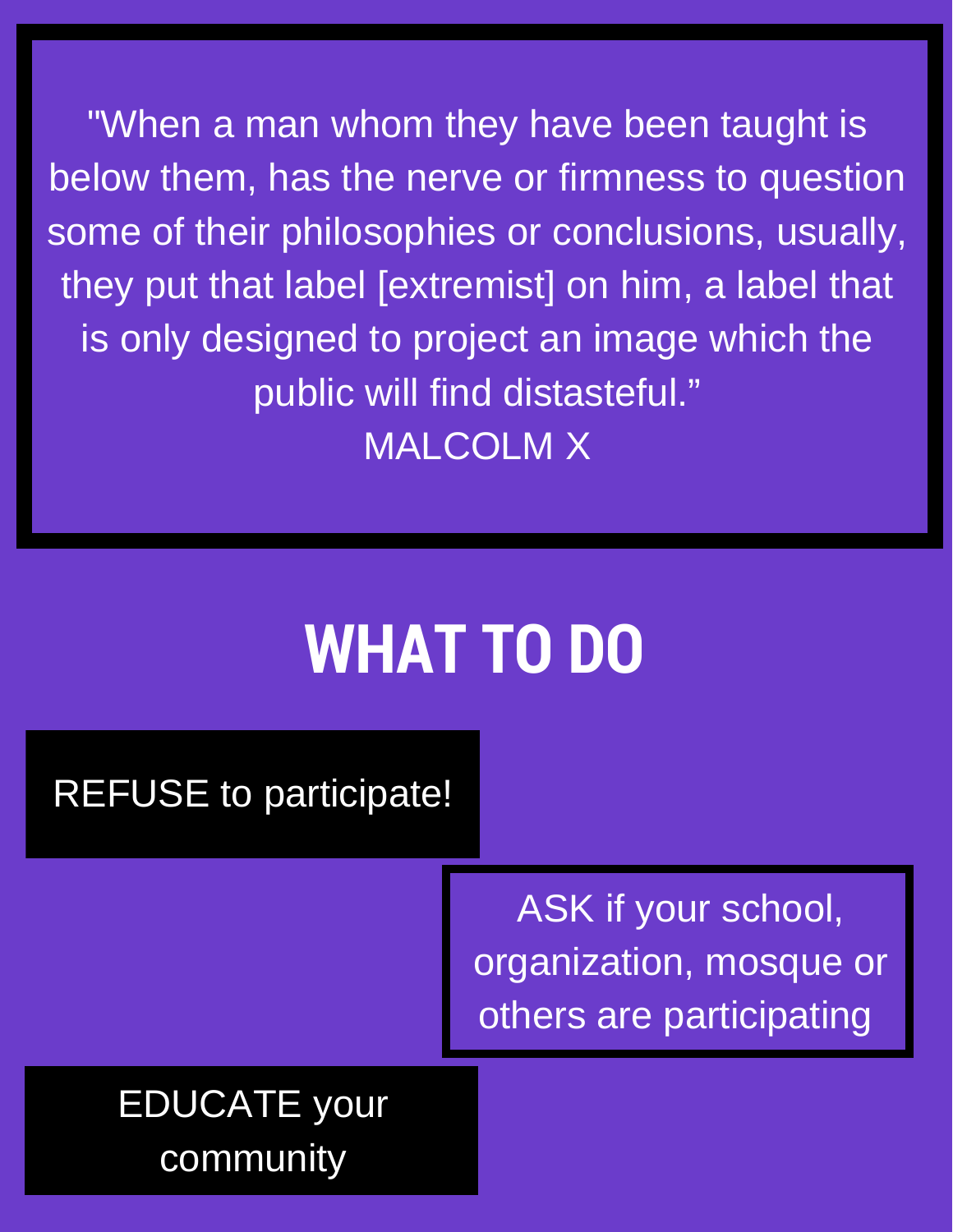## **CVE in Boston**

### PEACE Grants (Department of Justice / EOHHS)

![](_page_4_Picture_2.jpeg)

![](_page_4_Picture_3.jpeg)

**UNITED SOMALI YOUTH**

Initial overall framework for CVE in Massachusetts developed by a collaborative of participants convened by the US Attorney's Office of MA see full list at tinyurl.com/BostonCVEFramework

![](_page_4_Picture_6.jpeg)

#### **YOUTH AND POLICE INITIATIVE PLUS**

**North American Family Institute The Police Foundation Somali Community & Cultural Association Boston Police Department**

**Department of Homeland Security**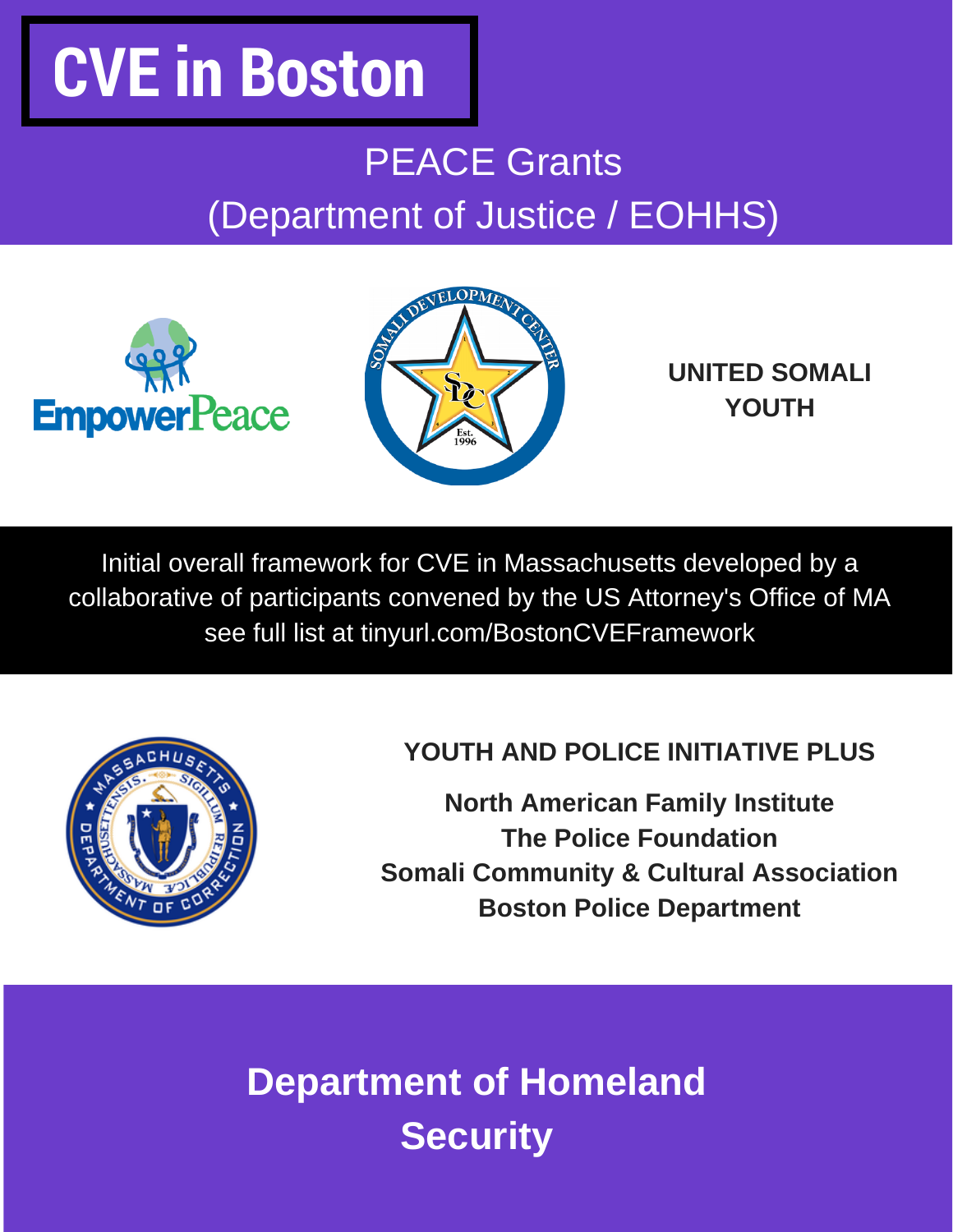On Somali youth: "A key tenant of the training is that underneath the antipathy and mistrust youth have for police, there is also a curious attraction to their power and ability to use it.

**They are enticed by their capacity to carry weapons, their loyalty, and almost gang-like dress code.**

Police information sharing: "Following the completion of the YPI component, **participating BPD officers will report back to colleagues through roll calls regarding participating youth**,

cultural tips for engaging the Somali community, and recommendations for continued engagement. "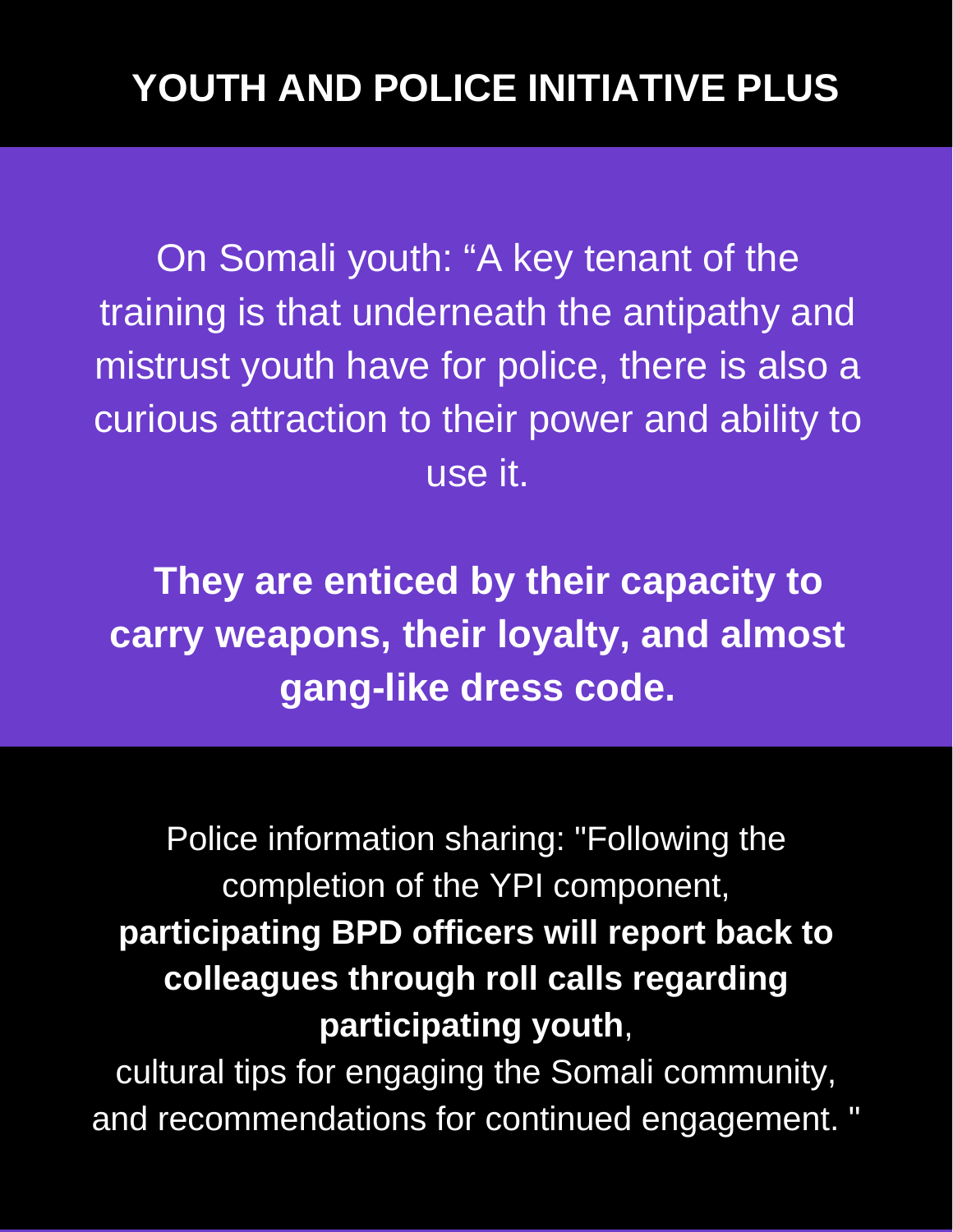### **MJL'S HOTLINE FOR FREE FBI REPRESENTATION (857) 256-1310**

If approached by FBI or Joint Terrorism Task Force (JTTF) agents for questioning, you have the right to decline to answer questions.

You can explain: *I don't wish to answer questions without an attorney. Please leave your number. My attorney will call you.*

Then call MJL at (857) 256-1310. MJL provides no-cost legal representation to individuals approached for questioning by the FBI or JTTF.

We may be able to provide you with legal representation or, if we cannot, to refer you to other resources to locate an attorney.